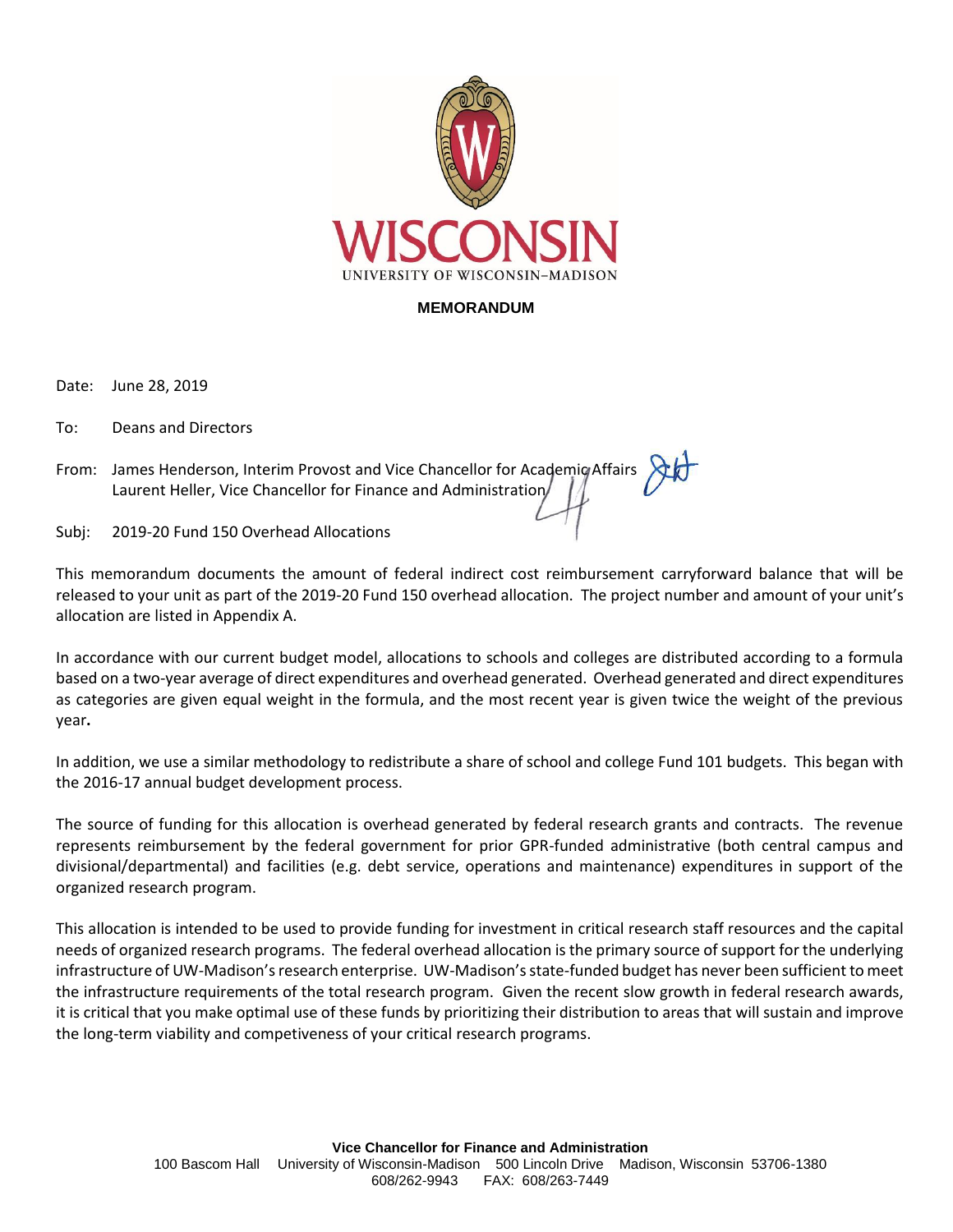The 2019-20 total Fund 150 capital exercise allocation to schools and colleges will be \$29.6 million, the same amount as was distributed last year. As in the past, eighty percent of the campus-wide capital exercise allocation is given directly to schools and colleges.

Finally, it is important to recognize that UW-Madison must continue to manage its year-end balances in a manner that is transparent, accountable and understandable to all of its stakeholders. Within that context, you should make your best effort to expend your allocation before year-end, weighing the strategic nature of your research investments against potential timing constraints on release of funds. School and college indirect cost carryover balances were significant last year. Although all schools and colleges fully documented commitments against those balances, we must start spending down these balances in a more timely manner.

## **Please note that amounts listed in Appendix A relate only to your formula allocations. The Budget Office will follow up with units individually regarding specific purpose allocations.**

The Budget Office will contact your budget staff regarding transfer of funding for specific purpose allocations. If you have any questions, please contact Ashley Folcik (263-4708).

cc: Chancellor Rebecca Blank Norman Drinkwater Jennifer Klippel Ashley Folcik